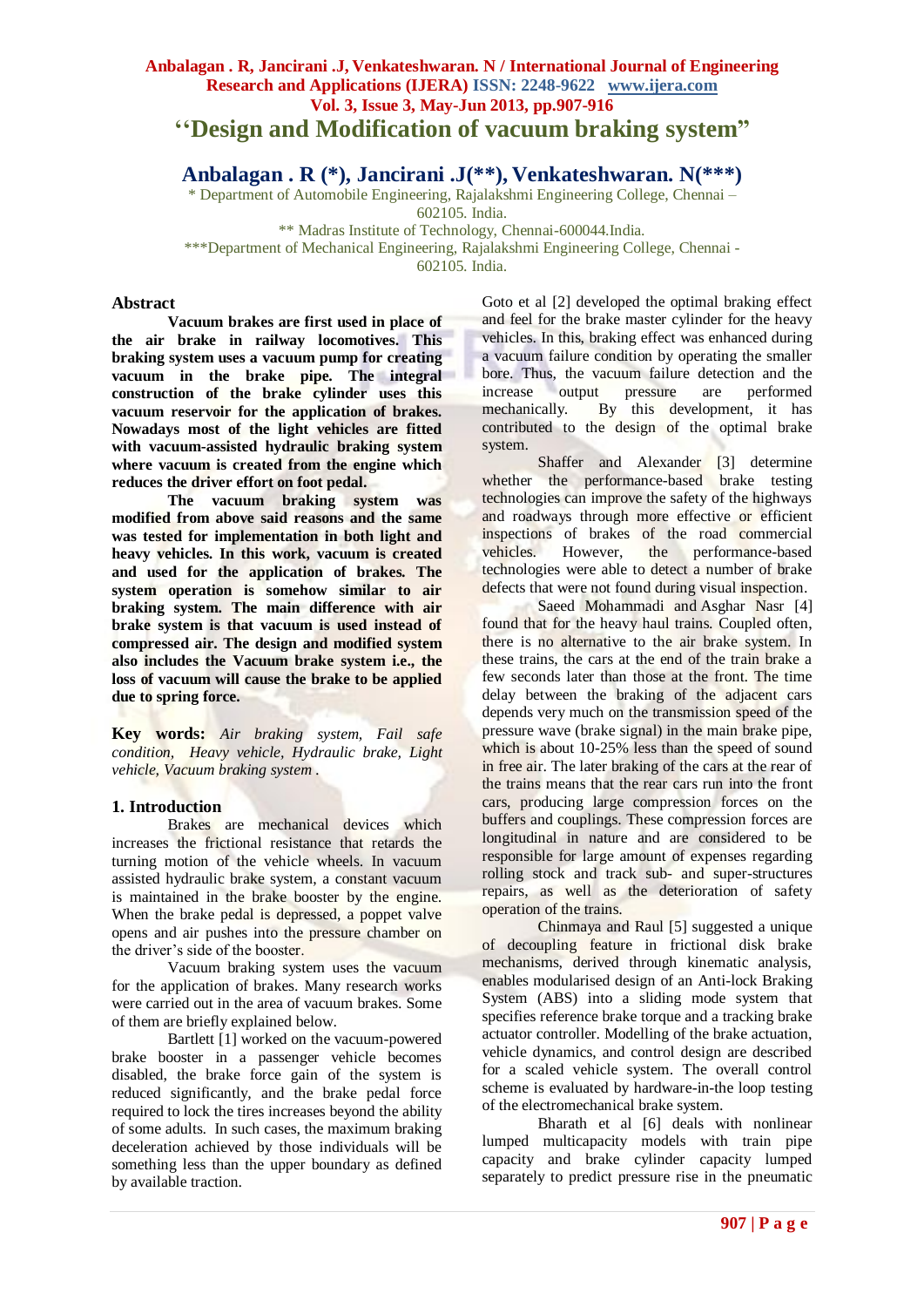brake cylinders for step the type of pressure input. The first model is a two-capacity system in which all the brake cylinder capacitances and the entire pipe line capacitance are lumped separately. The second model is multicapacity system in which the train pipe capacitance between the brake cylinders of adjacent wagon is lumped near the brake cylinder capacitance in each wagon separately. The third model is also of multicapacity type, similar to the second model, but it includes the effect of varying brake cylinder capacity in its formulation.

[Chen](http://www.inderscience.com/dev/search/index.php?action=basic&wf=author&year1=1992&year2=2012&o=2&q=Qingzhang%20Chen) et al [7] took up the traditional purely hydraulic braking pedal features the research object. The brake pedal control model of the regenerative braking integrated system is established by using trajectory tracking control strategy. The simulation results showed that, the model can achieve a predetermined vehicle brake pedal feel, and get the brake demand and pedal feel demand by the resolving the brake pedal state motion. The research also provides a theoretical basis for the design of regeneration brake pedal system for the electric vehicle and hybrid vehicle.

Lie and Sung [8] investigated the braking performance and safety for a bicycle riding on a straight and inclined path. The equations of motion for a wheel model as well as for the ideal synchronous braking are derived to acquire the shortest braking distance to improve the riding stability. The optimal design of the bicycle braking is obtained based on the simulation results with various bicycle geometries, ratios of brake force, and road friction.

[Park](http://www.inderscience.com/dev/search/index.php?action=basic&wf=author&year1=1992&year2=2012&o=2&q=Shinsuk%20Park) et al [9] attempt to establish an analytical tool to evaluate the braking feel to help optimal design of brake systems. First, mathematical models of brake systems are developed and are confirmed through computer simulations. Second, mechanical impedance at brake pedal is modelled based on the developed brake system models. The brake pedal feel is represented in the form of impedance surface. Third, to provide a guideline to design optimal braking feel, relations between pedal force, pedal stroke and vehicle deceleration are investigated. An expert test driver's evaluation process is modelled based on his subjective ratings of brake systems. [Moh Nasr \[](http://www.inderscience.com/dev/search/index.php?action=basic&wf=author&year1=1992&year2=2012&o=2&q=Moh%20Nasr)10] study of focused on the noise generation by the actuation part of the brake system, specifically the vacuum Mastervac. In this paper the noise types, their acoustic signatures in both time and frequency, as well as the current acoustic treatment impact, were discussed with the objective of establishing a common and standardized terminology.

Ding et al [11] developed providing an efficient and reliable means of friction and pressure estimation algorithm, based on wheel speed signals and control commands for hydraulic valve operation. Estimated results are achieved by comparing the sums of squared speed errors between the measured wheel speeds and those based on the brake pressure model and wheel dynamics. Performance of the algorithm is evaluated using ABS test data under various braking conditions.

Yang and Hong [12] consider the braking force produced by tugboat has been scarcely examined and little data on the proper characteristics of the braking force were obtained. In that work, the braking force characteristics of tugboat-self in braking condition are obtained and the related unstable phenomena is pointed out and analyzed according to the results of model experiments. Furthermore, some new understanding on the braking operation using tugboat was predicted. Liang and Chon [13] modified the sliding control with variable control parameter was introduced to reduce the large change of pressure feedback in the hydraulic brake control process of automated highway vehicles. An average decay function was used to smooth both the high and low frequency oscillations of the desired diaphragm force and output force in the vacuum booster to remedy the oscillations generated by using the pushrod force at the end-brake control. Simulation results indicate that the variable parameter sliding control significantly reduces the speed and space tracking errors in the large brake processes, and the errors experienced during these processes are dominated by the large brake pressure lag rather than the switching delay time between throttle and brake.

#### **2. Construction of vacuum braking system**

Vacuum braking system as shown in fig .1 consists of brake cylinder, compressor, vacuum reservoir, direction control valve, flow control valve, brake hoses, brake linkages, drum brake and foot brake pedal.

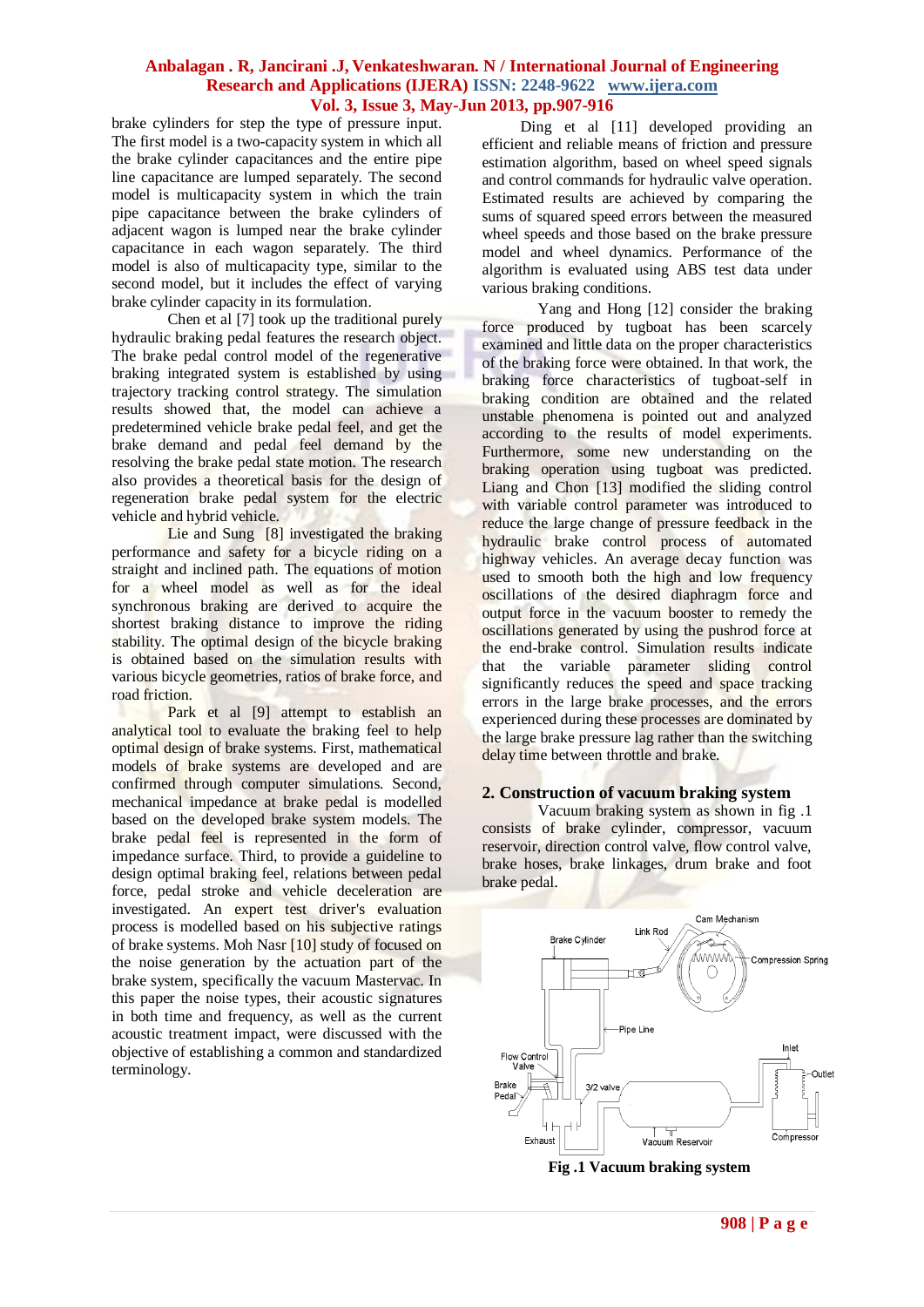## **2.1 Direction control valve**

The direction control valve is as shown in fig .2 (a) and (b) are used in this works to change the direction of air flow to and from the cylinder. The moving parts in the directional control valve will connect and disconnect internal flow passages within the valve body. This action results in control of airflow direction. The typical directional control valve consists of a valve body with four internal flow passages within the valve body and a sliding spool. Shifting the spool alternately connects a cylinder port to supply pressure or exhaust port. With the spool in the where the supply pressure is connected to passage A and passage B connected to the exhaust passage, the cylinder will extend. Then with the spool in the other extreme position, Supply pressure is connected to the exhaust port, now the cylinder retracts. With a directional control valve in a circuit, the cylinder piston rod can be extended or retracted and work will be performed. The working of direction control valve is shown in fig .2 (a) and (b).



**Fig .2 Working of direction control valve**

#### **2.2 Flow control valve**

A flow control valve is as shown in fig.3 consist of a disc which opens and closes the two way connection between the 3/2 valve and brake cylinder. Operation is similar to that of a butterfly valve, which allows for quick shut off. The disc is positioned in the Y-shaped pipe, passing through the disc is a rod connected to an actuator on the outside of the valve. The need of flow control valve is for partial braking. When the valve is closed, the disc is turned so that it completely blocks off the passageway between the atmospheric path and brake cylinder.



#### **Fig.3 Flow control valve**

#### **2.3 Drum brake**

Drum brake system may be of either design in practice, but the twin leading design is more effective. This design uses two actuating cylinders arranged in a manner, so that both shoes will utilize the self-applying characteristic when the vehicle is moving forward. The brake shoes pivot at opposite points to each other. This gives the maximum possible braking when moving forward, but is not so effective when the vehicle is in reverse mode.

The wheel cylinder and retractor spring of the drum brake is removed and suitable compression spring is fixed. The spring is placed in between the two cups so that it seats properly. The modified drum brake assembly is shown in fig.8. Flat shaped cam is made up of hard steel material is linked to the rectangular shaped plate made up of steel sheet are attached with the top ends of brake shoes. The other face of the cam is joined with L shaped link rod which is mounted with the piston rod end. The principle of vacuum brake is based on the pressure difference created in the actuator i.e. the brake released with a full vacuum and the brake applied with vacuum and spring force. The term "vacuum" is used to describe the region of pressure below one atmosphere of pressure, also referred to as negative pressure. The pressure in the atmospheric is defined as 0.1 N/mm<sup>2</sup> and reducing atmospheric pressure to zero pressure creates a near perfect vacuum which is measured as 735 mm of mercury.

The brakes are always in released condition with vacuum until the driver pushes the brake pedal. In this condition, position of piston is in cap end of the brake cylinder and cam is twisted for compressing the spring which provides free rotation of drum. When the driver pushes the brake pedal slowly then the flow control valve opens slightly to the atmosphere. Loss of vacuum causes the brake to be applied due to spring force. When the flow control valve opens fully then alternatively the direction control valve lever is moved to forward direction. The direction of flow is changed and atmospheric air enters through the exhaust port of direction control valve to piston cap end. Due to pressure difference the piston moves backward with vacuum and spring force. The movement of link rod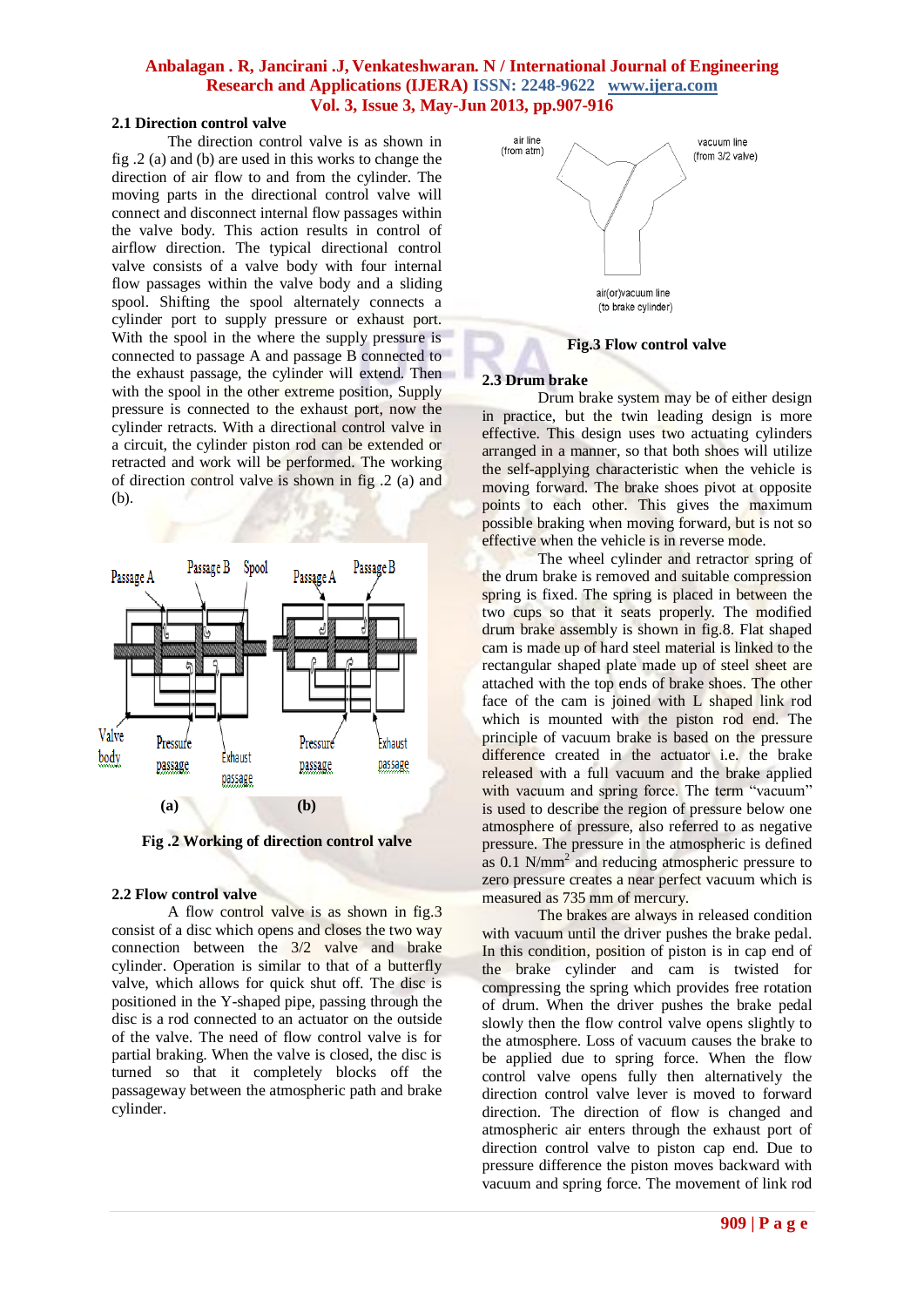attached with piston rod releases the cam to normal position which makes internal resistances for the brake shoes against drum. This applies the brake.Fig.4 shows the brake is applied condition.



**Fig.4 Cam and link mechanism after during** 

#### **brake**

When driver releases the brake pedal, the valve lever comes back to initial position. The direction of flow is again changed and atmospheric air enters through the exhaust port of direction control valve to piston rod end. Due to the pressure difference, the piston moves forward with vacuum. The movement of link rod attached with piston rod twists the cam and compresses the spring to provide enough clearances between brake shoes and the drum. This releases the braking action. Fig.5 shows the brake in released condition.



**Fig.5 Cam and link mechanism the release brake**

**2.4 Design and modification of components**

#### **2.4.1 Dimension of brake drum**

Material Chosen : High carbon steel (C95 steel) Physical properties of high carbon steel: Shear stress  $= 570$  N/mm<sup>2</sup> Modulus of rigidity  $= 7.7 \times 10^4$  $N/mm<sup>2</sup>$ Force developed on brake shoe,  $F = P x A$ The dimension of brake drum is shown in fig. 6 Width of brake shoe,  $w = 39$  mm Radius of brake drum,  $r = 115$  mm Area of brake shoe,  $A =$  $2\pi r \times \frac{2\theta}{360}$  $\times w$  $= 16438$  mm<sup>2</sup><br>= 0.20 N/mm<sup>2</sup> Assume safe pressure, p (From Design Data book) Force developed, F  $= 0.20 \times 164384$ 

$$
= 3288 \text{ N}
$$



## **2.4.2 Design of compression spring**

Spring was designed using standard formulae as listed in the table.1.

**Table 1: Specification of spring parameter**

| <b>Spring parameters</b>             | <b>Values</b>           |
|--------------------------------------|-------------------------|
|                                      | $0.2$ N/mm <sup>2</sup> |
| Safe pressure $(p)$                  |                         |
| Spring index $(C)$                   | Δ                       |
| Wahl's stress factor, K <sub>s</sub> | 1.40325                 |
| Stress $\binom{v}{v}$                | 570 $N/mm2$             |
| Standard size of wire diameter(d)    | 9 mm                    |
| Mean coil diameter $(D)$             | $36 \text{ mm}$         |
| Deflection(y)                        | $20 \text{ mm}$         |
| Stiffness(q)                         | 164.4 N/mm              |
| Number of active turns $(n)$         | 8                       |
| Total number of $turns(N)$           | 10                      |
| Solid length $(L_s)$                 | $90 \text{ mm}$         |
| Free length( $L_f$ )                 | $110 \text{ mm}$        |
| Pitch(p)                             | $12.22 \text{ mm}$      |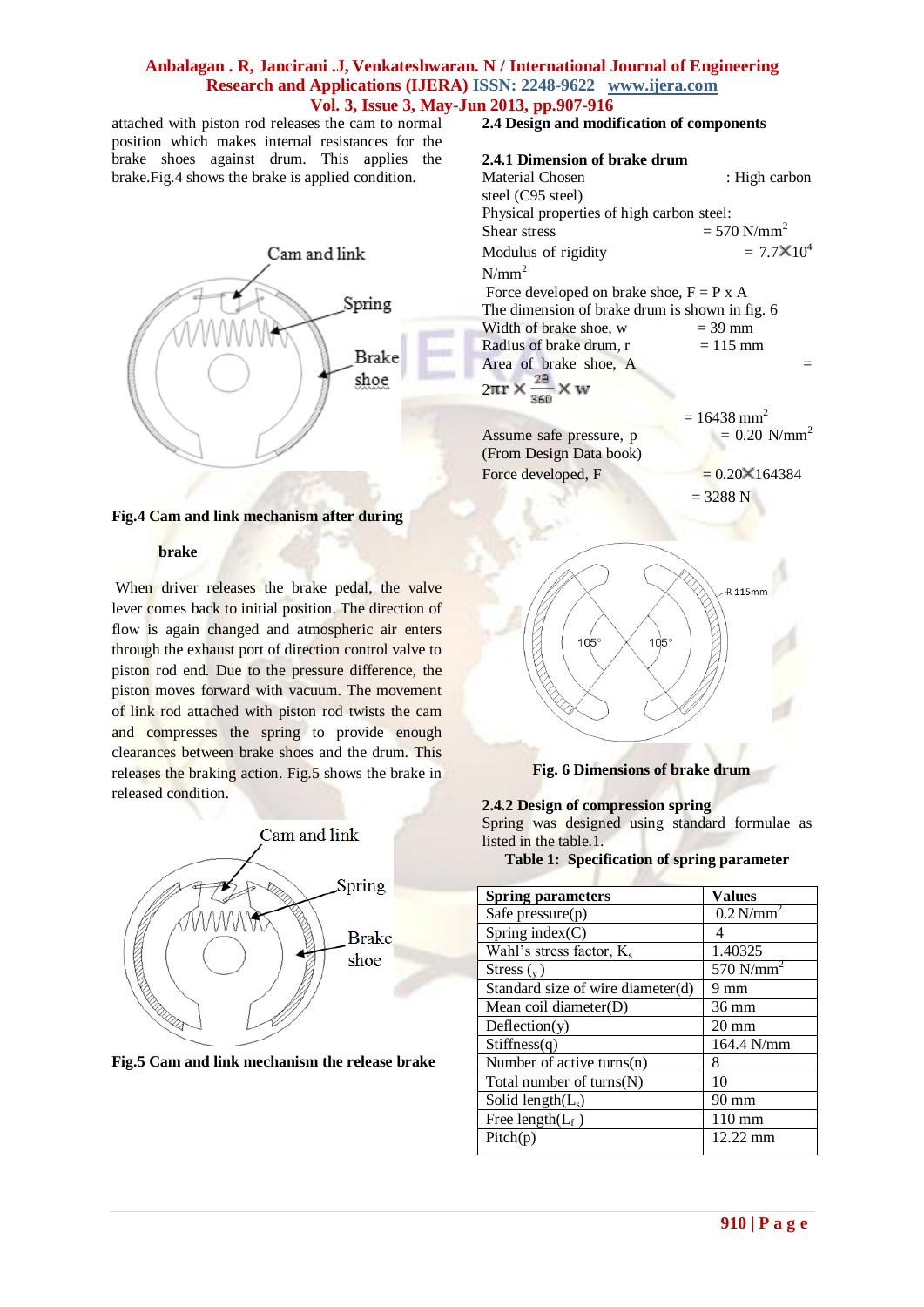

### **2.4.4 Design of brake cylinder**

 Each wheel has one brake cylinder. The atmospheric airs in brake cylinder, connecting hoses, vacuum reservoir are removed by suction force created by the compressor. The specifications of brake cylinder is shown in fig.10.The following assumptions were made during the design of brake cylinder are listed in the table 2.



## **Fig.10 Design of brake cylinder**

**Table 2: Specification of brake cylinder**

| <b>Properties</b> | Values                   |
|-------------------|--------------------------|
| Vacuum pressure   | $0.01$ N/mm <sup>2</sup> |
| Cylinder diameter | $D=4d$                   |

#### **Fig.8 Modified Brake Assembly**

According to this specification the required spring is purchased. The manufactured spring is shown in fig.7.After designing the compression spring, it is fitted in modified brake assembly as show in fig.8.

**Brake** shoe

Brake liner

#### **2.4.3 Design of cam mechanism**

Consider the brake applied condition, the force developed by the piston rod to brake shoes transmitted through link rod and the cam mechanism. The design of cam and links photo view is shown in fig.9.



## **Fig.9 Design of cam and links**

According to the nearest standard diameter, cylinder size is taken as 200 mm.

## **2.4.5 Design of brake pedal linkages**

The linkage is a mechanical lever with one side pivoted to the pedal and the other end to the 3/2 valve lever. The return force is applied by torsion spring which is hinged to the frame. The brake pedal is also linked with another valve known as flow control valve which functions like as butterfly valve. The function of brake pedal is shown in fig.12.

### **2.4.6 Design of L-shaped link rod**

A mechanical link rod is an assembly of bodies connected together to manage forces and movement. The movement of a body, or link, is studied using geometry, by considering link as rigid. Material chosen: Steel rod

Assume stress  $= 20 \text{ MPa}$  $= 20$  N/mm<sup>2</sup> Load subjected  $= 3288 \text{ N}$ Cross sectional area, A  $=$  F/ A  $= 3288/20$  $4 d<sup>2</sup> = 164.4$  $d = 14.46$  mm  $= 15$  mm

One end of the L shaped link rod is bolted with the piston rod end of the brake cylinder and the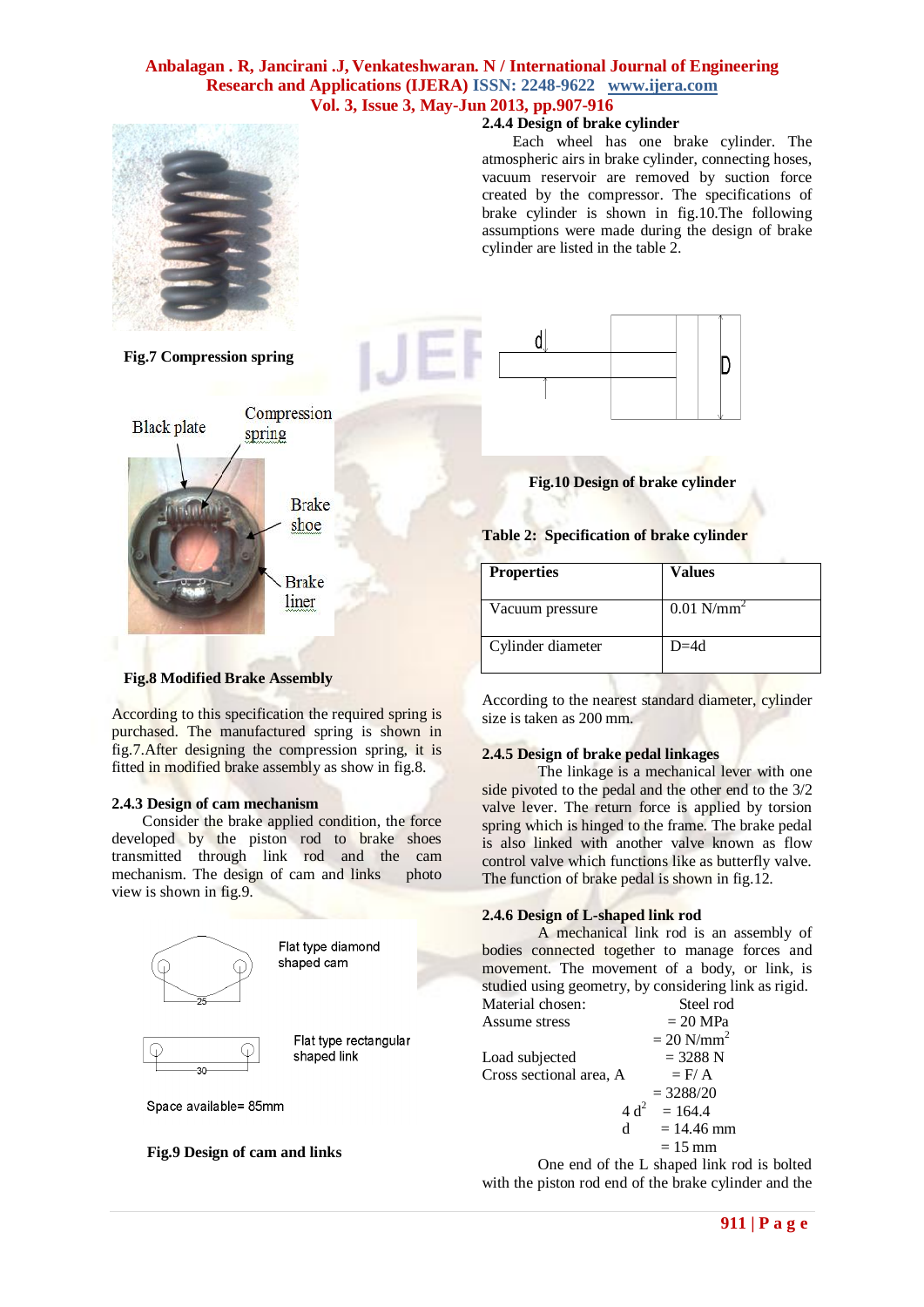3500

other end is pivoted with the cam mechanism. The photo view of fabricated link rod is shown in fig.11.



## **Fig.11 Link rod**

#### **2.4.7 Frame**

All the components are assembled on the frame and it prevents the components from any misalignment. The following components were used for the fabrication of vacuum brake system are listed in table 3, fabricated model photo view as show in fig.12.



#### **3. Results and discussion**

#### **3.1 Effect of air pressure on spring tension**

Fig.13 shows the plot of spring tension Vs air pressure. Initially the spring tension is 3200 N at 0.1 bar of air pressure. As the air pressure increases in steps of 0.2 bar, reduce to approximately 1 N at 1 bar air pressure, because of air pressure increases the spring tension decreases. The spring is held in the compressed state by the vacuum generated by the suction effect of the compressor. As the spring is released from the compressed state, the brake gets applied.

## **Fig.13 spring tension Vs air pressure**

#### **3.2 Effect of air pressure on brake force**

Fig. 14 shows the plot of brake force Vs air pressure, the brake force increases with increase in air pressure. The increase in pressure permits the spring to be released from its compressed state, allowing the brake shoe to press upon the brake drum leading to application of brake. From the graph, it is clear that as the air pressure Increases in steps of 0.2 bar, the brake force increase to 10000 N at 1 bar air pressure.



#### **Fig. 14 Brake force Vs air pressure 3.3 Effect of spring tension on total force**

Fig.15 shows the total force Vs spring tension, it is apparent that as the spring tension increases, the total force that is the normal force acting on the contact point between the brake shoe and the brake drum decreases. The spring tension is the indirect indicator of the state of the spring i.e., whether the spring is compressed or extend. From the graph, it is evident that, the total force is 20000 N initially. As the spring tension increases in steps of 500 N, the total force reduces to zero at 3300 N spring tension.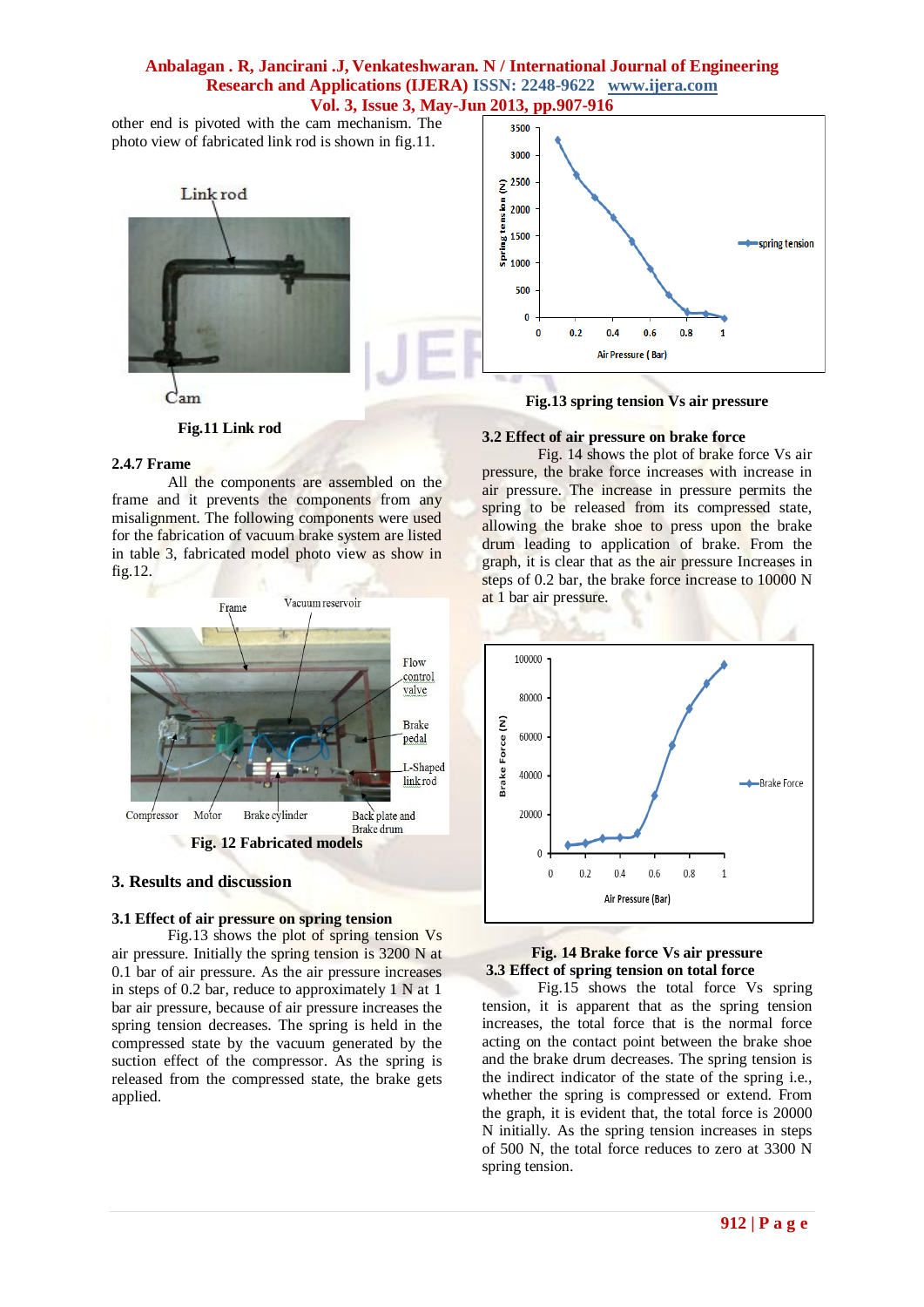

**Fig. 15 Total pressure Vs spring tension**

## **3.4 Effect of spring tension on brake force**

Fig.16 shows the brake force Vs spring tension. It is apparent that with the increase in spring tension, the brake force reduces. As mentioned in the previous discussion that the spring tension is maximum since, it is in the compressed state by the suction created by the vacuum. From the graph it is understandable that at the initial stage the brake force is 100000 N.As the spring tension increases in steps of 1000 N, the brake force reduces to 2000 N at 3400 N spring tension.



**Fig. 16 Brake force Vs Spring tension**

#### **4. Conclusions**

The design and fabrication of a braking system is a difficult and great task. The application of brakes using vacuum in automobiles was a difficult in the initial stages of the work. But it has been successfully proved that such brake application is possible with fail-safe condition. By implementing this idea on a heavy vehicle, it is better to replace the manually operated direction control valve with solenoid operated direction control valve to reduce driver effort and also it will also work like a brake pedal switch.

The main advantages offered by the vacuum braking system are:

- This system provides fail-safe condition.
- Compressed air can be produced.
- Less noise.